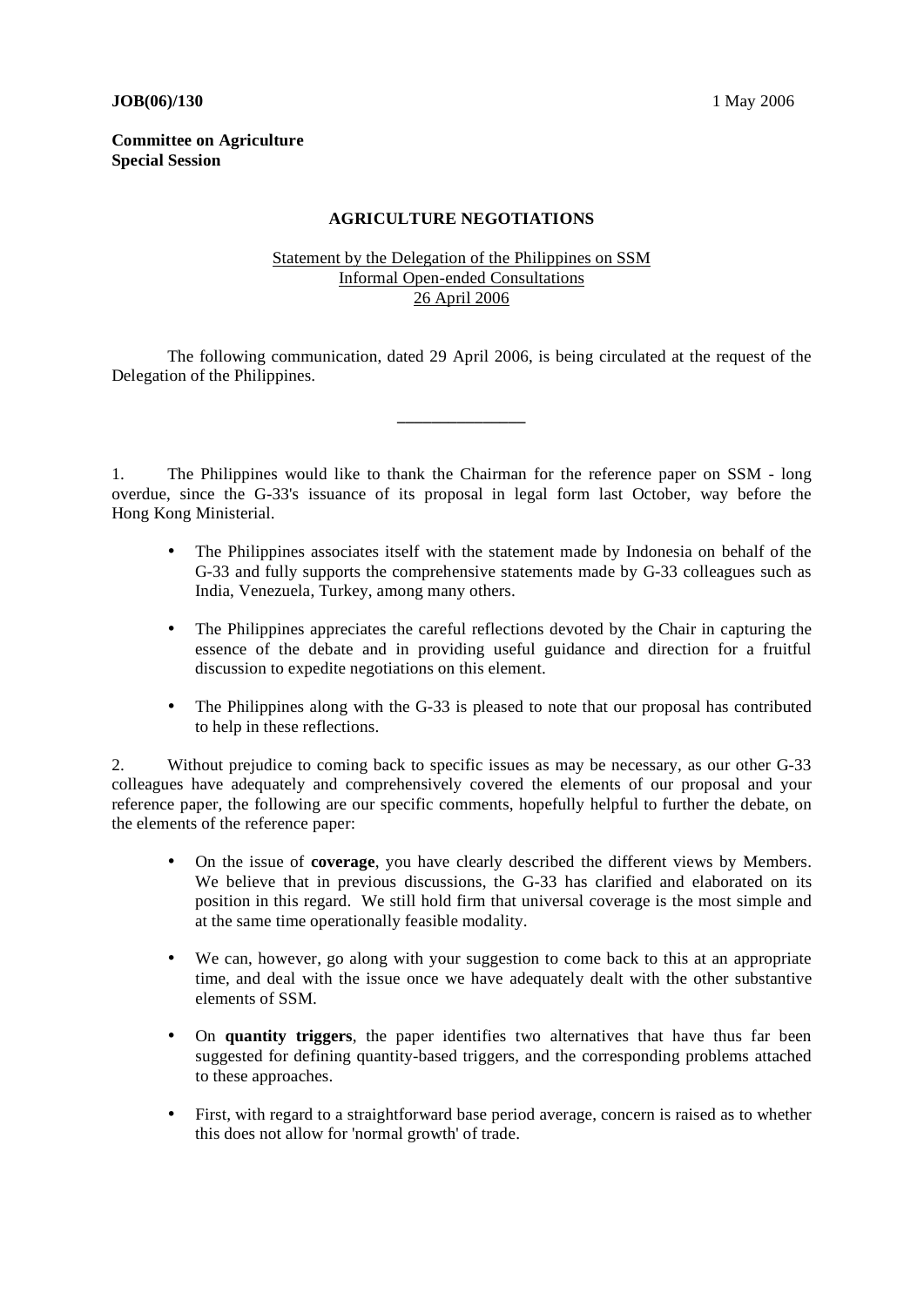- The other is the rolling or moving average, as in the G-33 proposal, the concern relates to the ability of the approach to take into account the 'normal import fluctuations' arising in the 'normal' course of trade.
- A third alternative, recently suggested, which will take both as methodologies for calculating the triggers, with the higher of the two being the final determinant.
- In our view, the alternative does not effectively address the problems. Whichever methodology is chosen (i.e., which gives the highest level) still begs the question of normality. The underlying assumption, of which we have a problem, is that the higher level is the 'normal' level of either the growth in trade or import fluctuations.
- Ideally, the way to simulate normality would be to complete the trend line and as such, in our view, the G-33 proposal of rolling averages is superior in capturing the relevant market trend because it is most proximal to the current period being evaluated while in contrast, and as borne by our experience on SSG, the fixed base average is remote from the current market trend.
- There is no reason why **non-MFN imports** should be excluded from the cumulative import figures. Any import that comes in, whether MFN or not, contributes to a volume surge. A volume surge will not be less injurious just because it was caused by in-quota or duty-free imports under FTAs. Again, the purpose of the SSM is to enable developing countries to react positively once triggers are breached and imports start causing harm, whatever the tariffs imposed on them.
- On the **price-based triggers**, Chair, the paper raises the issue of monthly versus annual averages. The G-33 proposal on this is again very specific and clear, but we are open to explore other alternatives as you have outlined.
- As to the type of imports that will be used in calculating the price-based trigger, our earlier comments on the same issue on quantity-based triggers apply.
- On the **quantity-based remedy**, we wish to highlight that the G-33 proposal includes a requirement for a minimum level of 5% imports above the trigger, against which developing country Members undertake not to invoke SSM.
- We feel that limiting the application of the remedy to the end of the calendar year does not make sense if the objective is to address import surges and price depressions. The idea is to allow for enough time for the remedies to take effect, but not too long so that they can be retained even if not needed anymore. Why should a country that experiences an import surge in November be stopped from using the SSM after December even if the problem carries over to the next year?
- On the **price-based remedy**, if the purpose of the SSM is to effectively address volume surges and price depressions, why limit the remedy as to make it ineffective?
- If we cap the remedy to prevent the total duty from rising above the UR bound rates, what then is the benefit of SSM if we cannot exceed the bound rate? If our applied rate is lower, there is nothing to stop us from going up to the bound rate and we do not need SSM for this. In the current Art. 5 SSG, it should be noted that there is no restriction to go beyond the bound tariff, which could be the case if the applied is equal to the bound.
- With regard to proposals to **limit application of SSM to subsidized agricultural products**, you have rightly pointed out and placed this proposal in its proper context, the